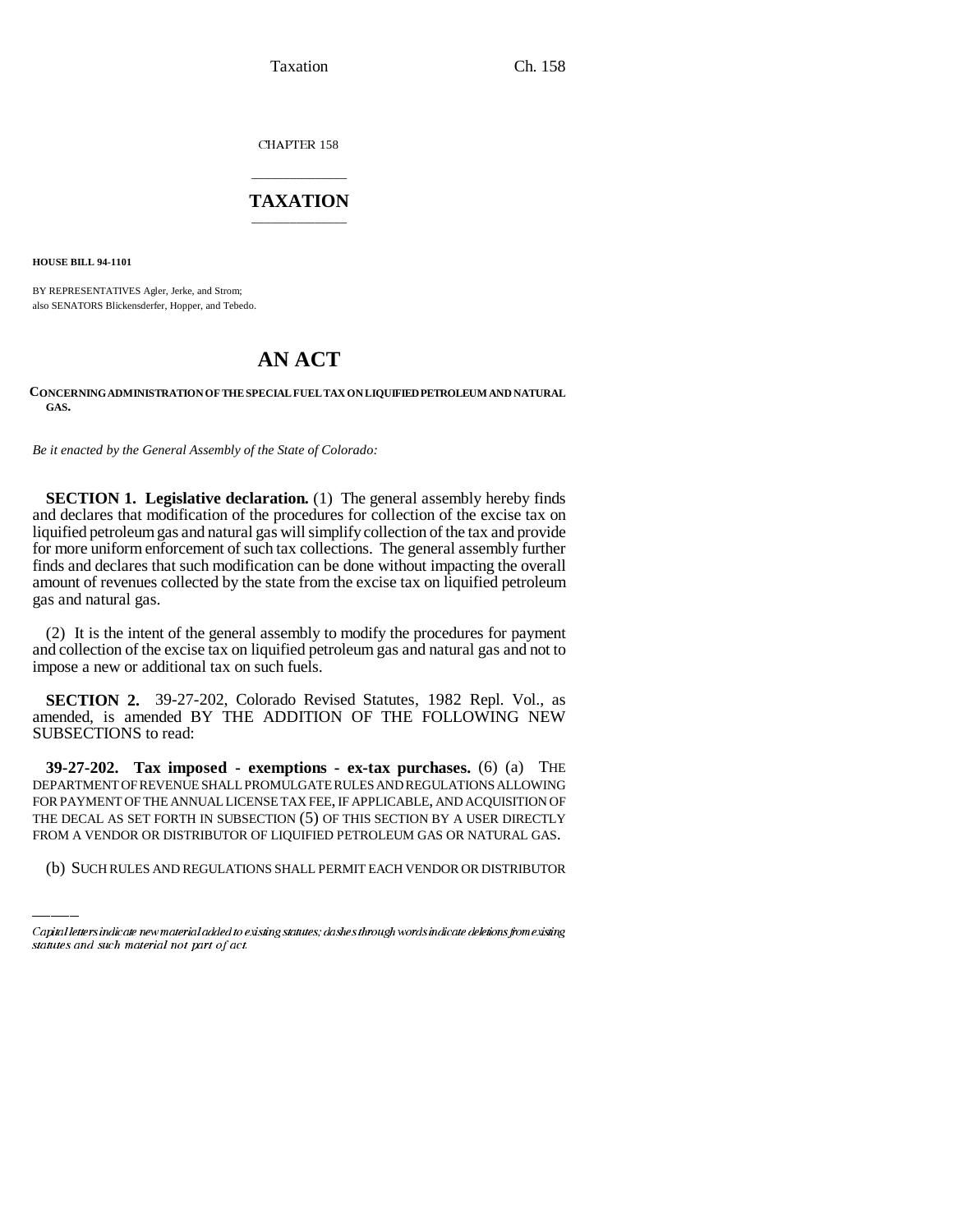#### Ch. 158 Taxation

WHO PARTICIPATES IN THE PROGRAM TO RETURN DECALS WHICH ARE NOT ISSUED BY THE VENDOR OR DISTRIBUTOR AND REMIT THE APPLICABLE ANNUAL LICENSE TAX FEES COLLECTED BY THE VENDOR OR DISTRIBUTOR NOT EARLIER THAN ONE HUNDRED TWENTY DAYS FROM THE TIME DECALS ARE SUPPLIED TO THE VENDOR OR DISTRIBUTOR BY THE DEPARTMENT OF REVENUE.

(7) MOTOR VEHICLES WHICH ARE OWNED OR OPERATED BY A NONPROFIT TRANSIT AGENCY WHICH RECEIVES PUBLIC FUNDS AND WHICH ARE USED EXCLUSIVELY IN PERFORMING THE AGENCY'S NONPROFIT FUNCTIONS AND ACTIVITIES SHALL BE EXEMPT FROM THE PROVISIONS OF SUBSECTION (5) OF THIS SECTION AND FROM THE SPECIAL FUEL TAX IMPOSED BY PARAGRAPH (c) OF SUBSECTION (1) OF THIS SECTION UPON LIQUIFIED PETROLEUM GAS AND NATURAL GAS.

(8) THE DEPARTMENT OF REVENUE IS AUTHORIZED TO PROMULGATE REASONABLE RULES AND REGULATIONS, CONSISTENT WITH THIS PART 2, CONCERNING ANNUAL LICENSE TAX FEES COLLECTED AND DECALS ISSUED PURSUANT TO SUBSECTIONS (5) AND (6) OF THIS SECTION, INCLUDING, BUT NOT LIMITED TO, REPORTING PROCEDURES, REPORTING FORMS, AND THE PENALTIES DESCRIBED IN SECTIONS 39-27-216 AND 39-27-217.

**SECTION 3.** 39-27-202 (5) (f), Colorado Revised Statutes, 1982 Repl. Vol., as amended, is amended to read:

**39-27-202. Tax imposed - exemptions - ex-tax purchases.** (5) (f) No person shall cause to be put, or put, liquefied petroleum gas or natural gas into the fuel tank of a motor vehicle required to have a liquefied petroleum gas or natural gas decal unless the motor vehicle has such decal attached to it OR WRITTEN OR ELECTRONIC EVIDENCE THAT A VALID DECAL HAS BEEN ACQUIRED FOR THE MOTOR VEHICLE HAS BEEN PROVIDED TO SUCH PERSON OR SUCH PERSON'S EMPLOYER. Sales of fuel placed in the fuel tank of a motor vehicle not displaying such decal OR OTHERWISE EVIDENCING ACQUISITION OF A VALID DECAL and for which the distributor is obligated to collect the tax specified by paragraph (c) of subsection (1) of this section shall be recorded upon an invoice, which invoice shall include the date, the motor vehicle license number, the number of gallons or, in the case of natural gas, the energy equivalent in gallons placed in such fuel tank, and the tax due thereon.

**SECTION 4.** 39-27-205 (1), Colorado Revised Statutes, 1982 Repl. Vol., is amended BY THE ADDITION OF THE FOLLOWING NEW PARAGRAPHS to read:

**39-27-205. Tax collection.** (1) (c) DISTRIBUTORS MAY AGGREGATE FIGURES STATED IN THE REPORTS REQUIRED BY THIS SUBSECTION (1) FOR LIQUIFIED PETROLEUM GAS AND NATURAL GAS FOR ALL SERVICE STATIONS OR OTHER FACILITIES WHICH DISPENSE LIQUIFIED PETROLEUM GAS OR NATURAL GAS FOR SALE TO USERS AND WHICH ARE OWNED OR OPERATED BY THE SAME DISTRIBUTOR.

(d) DISTRIBUTORS MAY AGGREGATE FIGURES STATED IN THE REPORTS REQUIRED BY THIS SUBSECTION (1) FOR LIQUIFIED PETROLEUM GAS AND NATURAL GAS FOR SALES OF SUCH FUELS TO A PARTICULAR CLASS OR TYPE OF INDIVIDUAL USER OR HOLDER OF THE DECALS AUTHORIZED BY SECTION 39-27-202 (5). DISTRIBUTORS OF LIQUIFIED PETROLEUM GAS AND NATURAL GAS SHALL NOT BE REQUIRED TO SEPARATELY REPORT